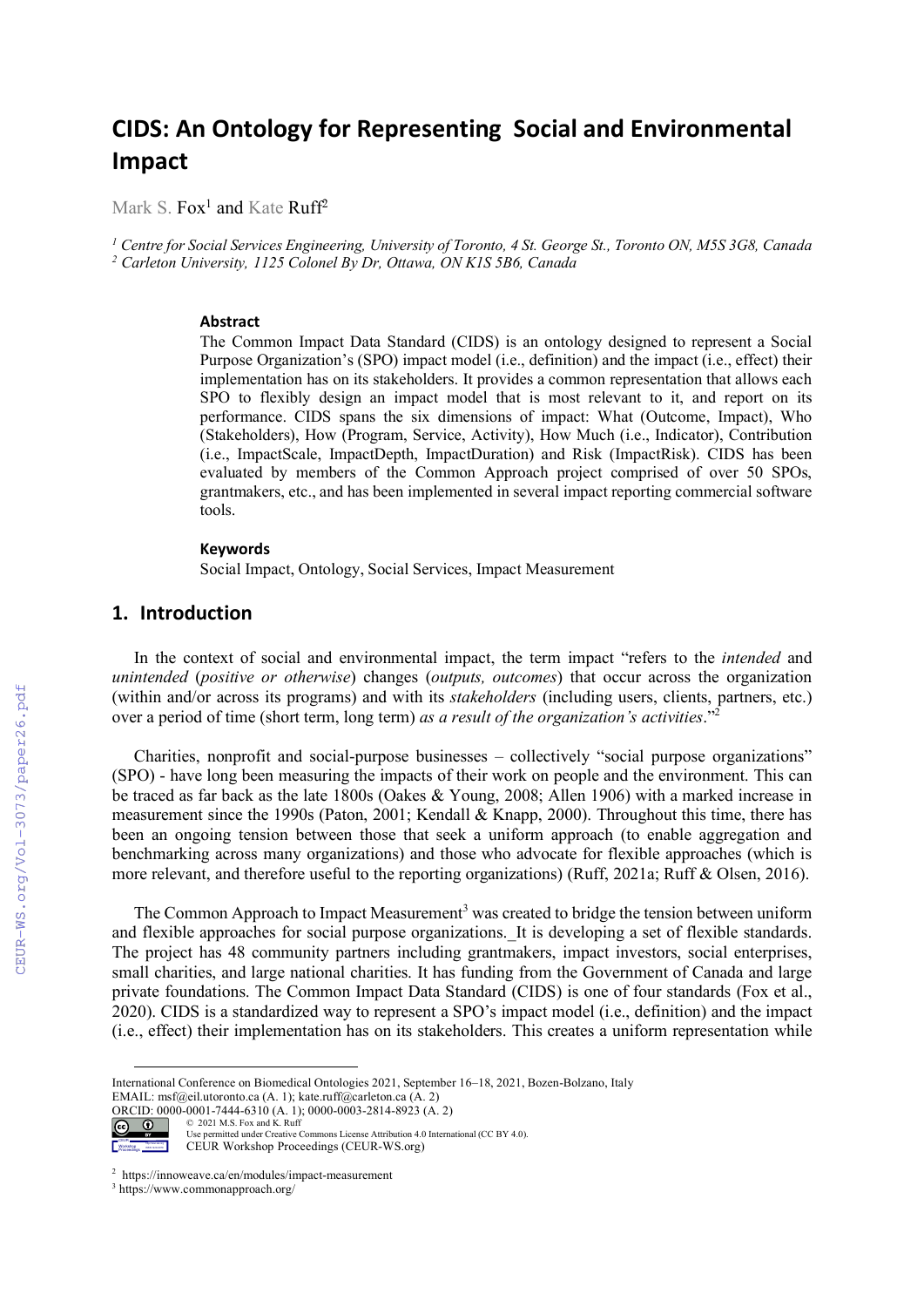allowing each SPO flexibility to design an impact model that is most relevant to it. The benefits of this flexible standard are:

- 1. **Better impact:** Each organization makes some difference, but their most impactful stories are when the data can be connected and aggregated. A common impact data standard allows networks to pool data, to see impact and use the data to improve impact.
- 2. **Sophisticated analysis**. CIDS makes it possible for researchers to integrate their data thereby enabling a plethora of analysis, e.g., longitudinal and transversal studies, using a variety of methods. This may lead to better understandings of needs, and a better understanding of what works.
- 3. **More autonomy**. Donors, investors, government agencies are increasingly aware that old impact reporting techniques have been a burden to grantees and investors. A common impact data model provides funders the standard formats that they need to understand portfolio-level impacts, while leaving SPOs the autonomy to measure impact in ways that best-fit the SPOs own data needs.
- 4. **Less paperwork**: A common impact data model allows impact data to be represented in ways that can accommodate the reporting needs of diverse funders. SPOs a common impact data model will need to do less custom reporting.
- 5. **Greater visibility:** Enable the tagging of an organization's content on the internet making it easier for search engine users to find impact content on the web.
- 6. **More versatility:** A common data model makes it easier for organizations to connect their impact measurement with other measurement standards, such as the UN SDG Global Indicator Framework, IRIS+ and the International Aid Transparency Initiative (IATI) Standard.

This paper reports on the development, evaluation and deployment of the Common Impact Data Standard (CIDS). CIDS is an ontology defined using Description Logic and published in OWL<sup>4</sup>. We begin with a review of the Impact Management Project<sup>5</sup> framework which provides a basis and use case for the development of CIDS. We then describe some of the ontology patterns contained in CIDS. We follow this with a description of the various evaluations performed, and its ongoing adoption in the social impact sector.

# **2. Modeling Impact: Five Dimensions what, who, how much, contribution, risk.**

Impact measurement experts have developed numerous Impact Models to help social purpose organizations to articulate the change they seek to achieve and *how* that change is achieved. These Impact models include the Logic Model (PCI, 1979), Theory of Change (Weiss, 1997), Outcome Map (Earl *et al*., 2001), Outcome Chain (Harries, Hodson & Noble, 2014) and the Impact Map (Nicholls et al, 2012), among others. While substantively similar, each model represents a particular perspective on how to model impact (Ruff, 2021b). The similarities mean that it is possible to articulate a common model that can represent all these impact models thereby allowing the benefits of commonality without the draw backs of imposing a particular view.

Recently, The Impact Management Project harvested a consensus position of over 2000 practitioners to define *Impact Dimensions*. Figure 1 depicts the five types of information about change that are

 <sup>4</sup> http://ontology.eil.utoronto.ca/cids/cids.owl

<sup>5</sup> https://impactmanagementproject.com/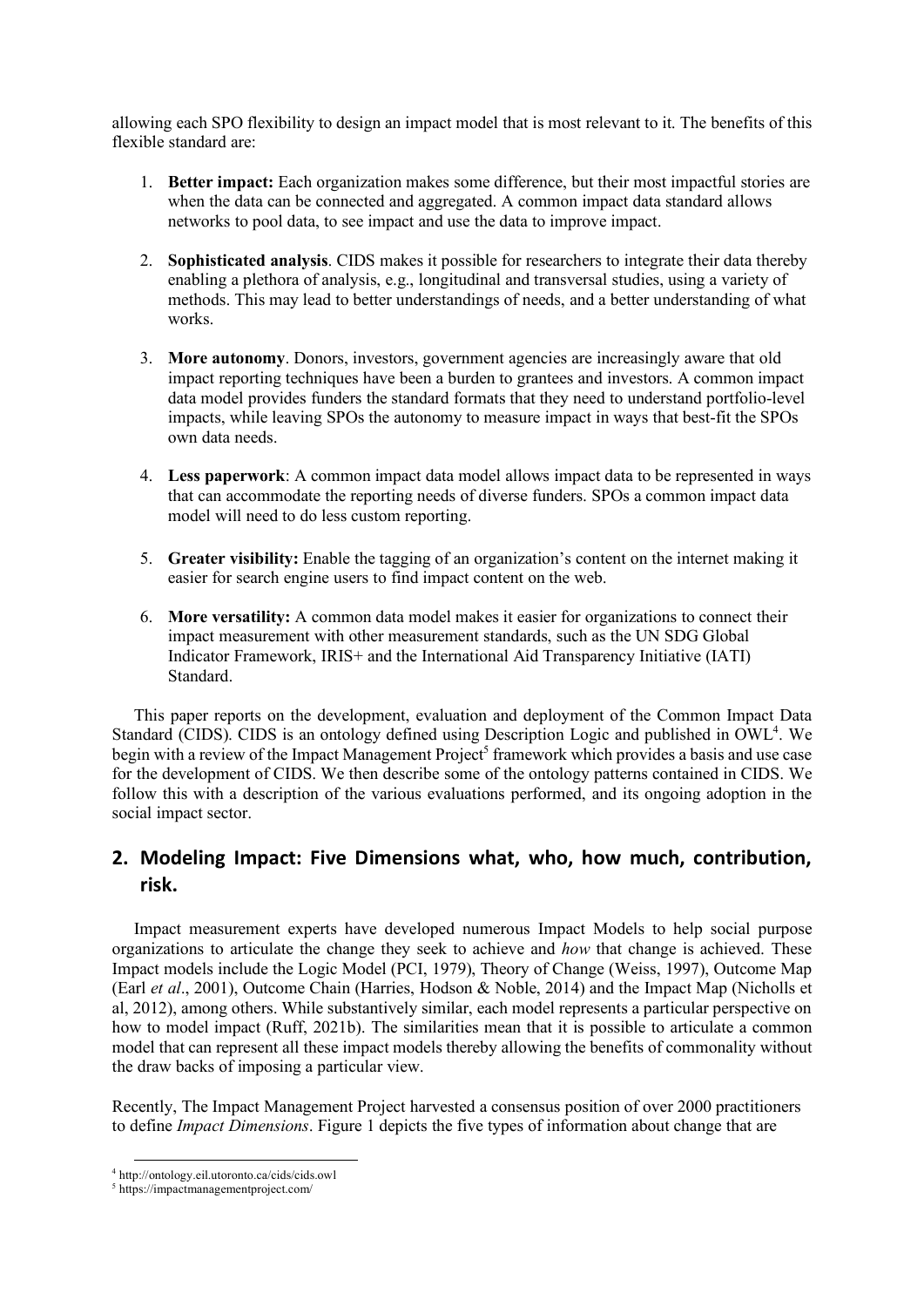needed for a robust understanding of impact plus a sixth dimension, how: An impact model must state *what* outcome has occurred in the period, whether the outcome positive or negative, and how important is the outcome to the people; It is also necessary to know *who* experiences the outcome, and how underserved are the affected stakeholders with respect to the outcome; *how much* change (duration, depth, duration) has been created; *how much* of that change is a result of the reporting organization's activities; did the how contribute to the outcome or would it



have likely happened anyways; and what *risks* are associated with the change if it does not occur as expected. (The Impact Management Project is for use by all types of organizations, not just social purpose organizations. It does not include the 'how').

*Figure 1: Six Dimensions of Impact Measurement*

#### **3. Common Impact Data Standard**

The Common Impact Data Standard (CIDS) is designed to model a variety of impact models (how) and the five dimensions of impact (what, who, how much, contribution and risk). Figure 2 depicts many of the core classes and object properties in the ontology. The classes in yellow are used to define an organization's impact model, and the classes in white are used to report on the impact the implemented model has on its stakeholders.



*Figure 2:Common Impact Data Standard (simplified) Graph*

In the remainder of this section we briefly describe a subset of the core ontology patterns. For most patterns, core classes and object properties are depicted as a graph. Class Description Logic definitions, plus additional object properties and data properties, can be found in the CIDS specification and accompanying OWL file. The example used in the section is an SPO named "SfH" that provides skills training to homeless youth in Toronto.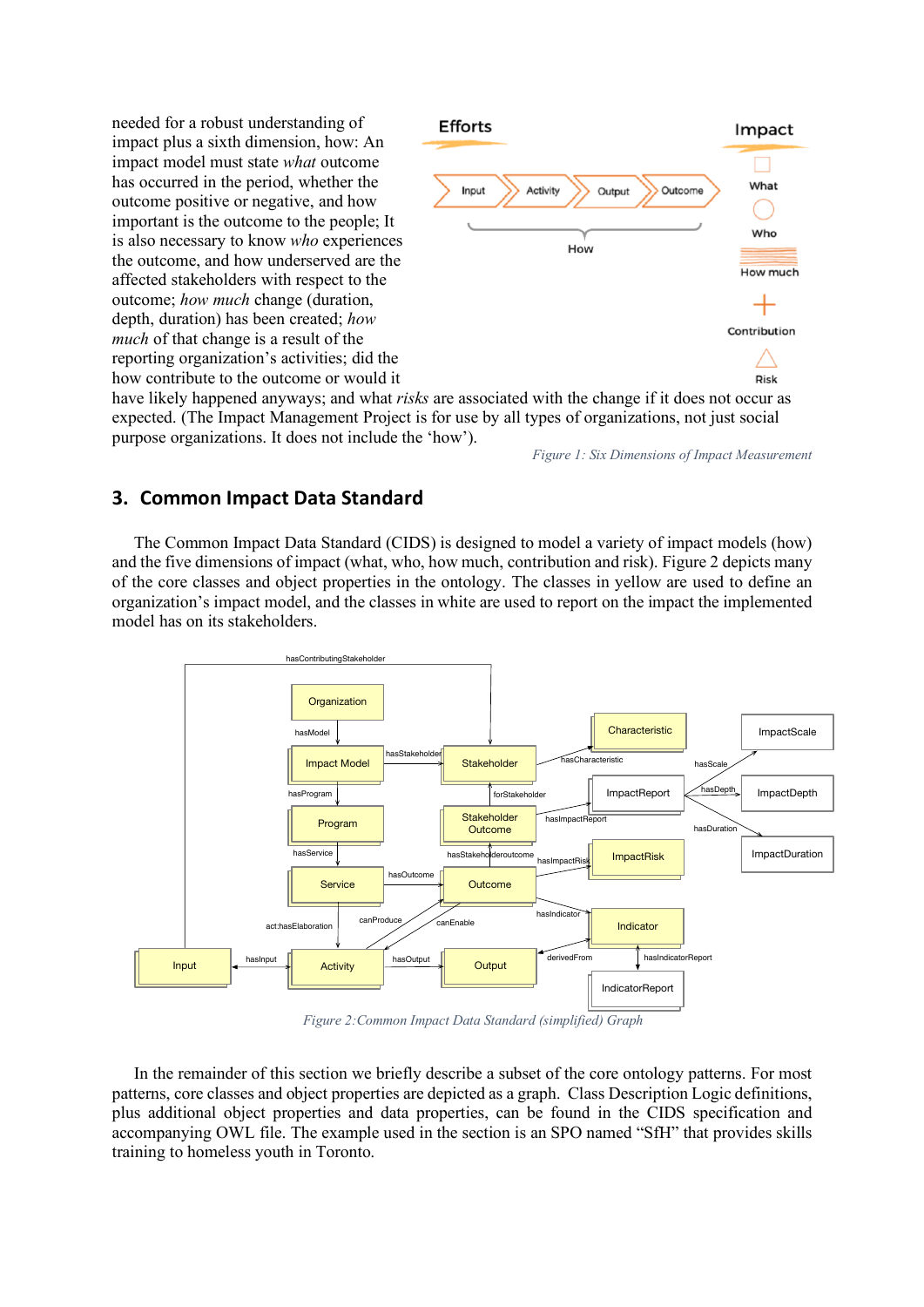| <b>Prefix</b> | <b>URI</b>                                                            |
|---------------|-----------------------------------------------------------------------|
| act           | http://ontology.eil.utoronto.ca/tove/activity#                        |
| cids          | http://ontology.eil.utoronto.ca/CIDS/cids#                            |
| i72           | http://ontology.eil.utoronto.ca/ISO21972/iso21972#                    |
| oep           | http://www.w3.org/2001/sw/BestPractices/OEP/SimplePartWhole/part.owl# |
| owl           | http://www.w3.org/2002/07/owl#                                        |
| rdfs          | http://www.w3.org/2000/01/rdf-schema#                                 |
| sch           | http://schema.org/                                                    |
| time          | https://www.w3.org/2006/time#                                         |
| xsd           | http://www.w3.org/2001/XMLSchema#                                     |

#### The following prefixes are used for ontology namespaces:

### **3.1. Impact Model Pattern**

A Social Purpose Organization (SPO) is represented as an instance of the Organization Class. An Organization can have one or more Impact Models (Figure 2) whose subclasses include Logic model, Logical Framework Analysis, Theory of Change, Outcome Chain, Impact Map and Outcomes Map. The properties of an ImpactModel are defined by the subclass. For example (Figure 3), an ImpactMeasurement model is defined has having Stakeholders, Outcomes, StakeholderOutcomes, ImpactReports, Indicators, and IndicatorReports. In our example, SfH would be an instance of Organization linked to an instance of ImpactMeasurement. Note that the "how" dimension of Program, Service and Activity is not part of this impact model, though it is part of a logic model. This allows the five dimensions (what, who, how much, contribution and risk) to be combined with any "how". The remainder of the example classes are defined in subsequent subsections.



*Figure 3: Impact Model Graph*

#### **3.2. What: Outcome Pattern**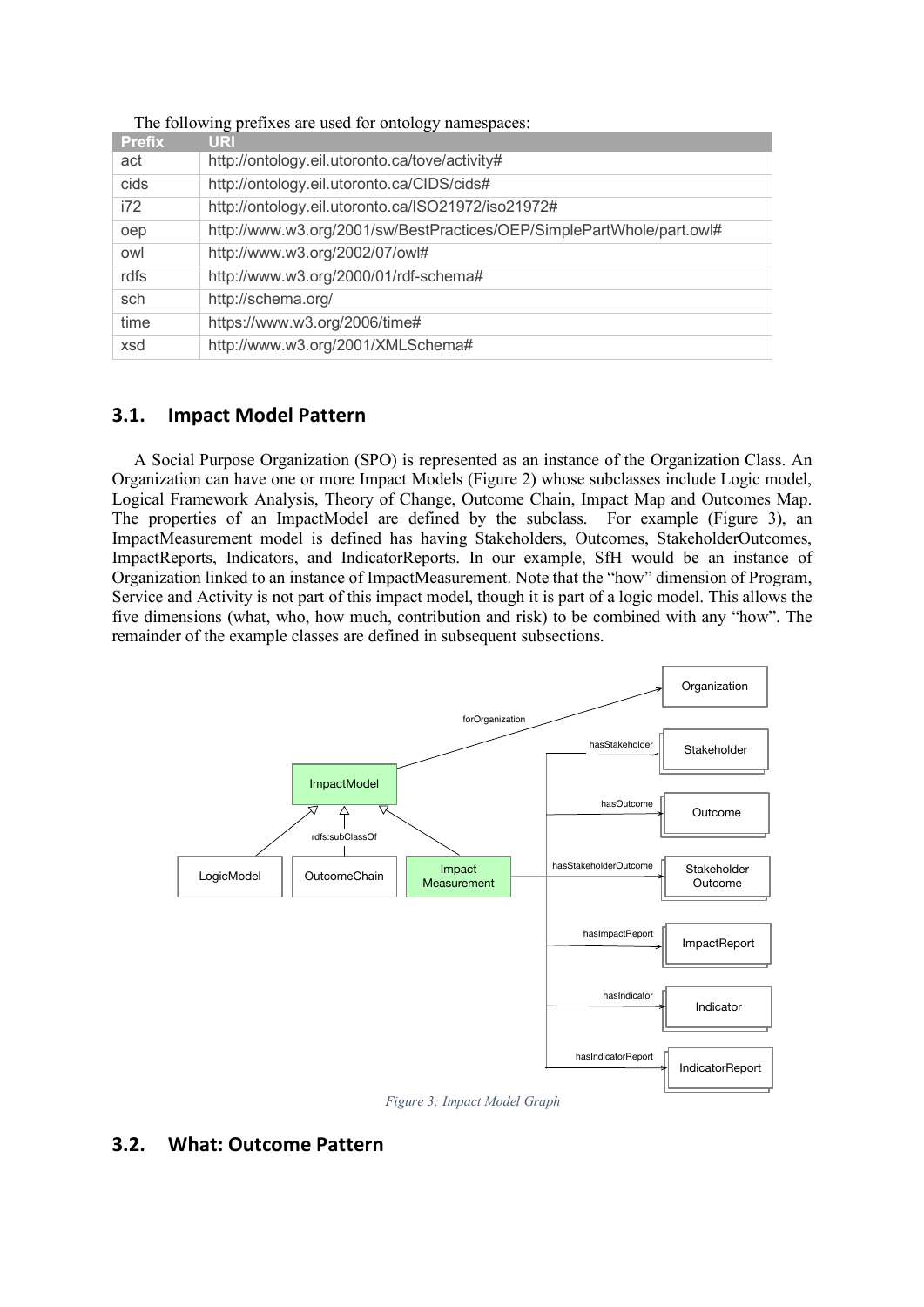An important component of an impact model is the Outcome it was designed to deliver. The "what" dimension specifies the outcomes for a selected set of beneficiary stakeholders. It can be used prospectively for planning, or retrospectively for reporting. It supports the answering of the following competency questions (we have expressed these as retrospective reporting, but each could be rephrased as prospective planning questions):

- 1. What outcome did occur in the period?
- 2. Is the outcome positive or negative?
- 3. How important is the outcome to the people (or planet) experiencing it?

While SPOs' outcomes are necessarily highly specific to their work and context, the work is undertaken with an eye to bigger and broader goals. For example, SfH might work toward the outcome "homeless youth become qualified to work in construction industry", which they measures as "number of youth (ages 14-25), who were rough sleeping or couch surfing in the preceding 3 months, in [catchment area], who attained machine operator certificate" This is a *component* of their funder's outcome "increased employability", which they measure as "number of people in the province with increased employment skills". It is also part of *a pathway,* represented by the canProduce property, to broader goals such as decreased poverty and increased well-being. These broader goals can be identified by domain specific standards for both outcomes. For example, the United Nations Sustainable Development Goals (UNSDGs) Goal 1 is to "End poverty in all its forms everywhere". CIDS can represent both custom and domain specific indicators and illustrates both components and pathways to allow an analyst to "roll up" from the specific to the more general.



*Figure 4: Outcome Pattern*

Figure 4 depicts the Outcome Pattern. An Outcome defines the intended impact the SPO will have on stakeholders. SfH's identifies that its outcome is a component of with UNSDG outcome "8.6 By 2020, substantially reduce the proportion of youth not in employment, education or training". Consequently, SfH's outcome is linked via definingOrganization to the UN organization, and to the UNSDG outcome 8.6 via hasSpecification – both properties are inherited from Code. The characteristics of the beneficiary stakeholders are defined in the StakeholderOutcome class. It specifies several properties. First, who the outcome is for (hasStakeholder), i.e., youth or youth aged 14-25. Second, how important the outcome is for the stakeholder (e.g., "high importance", "moderate important", "neutral", "unimportant"), from whose perspective it is important (fromPerspectiveOf). This property is included because increasingly SPOs are being encouraged to focus budget and reporting on the outcomes that are most important to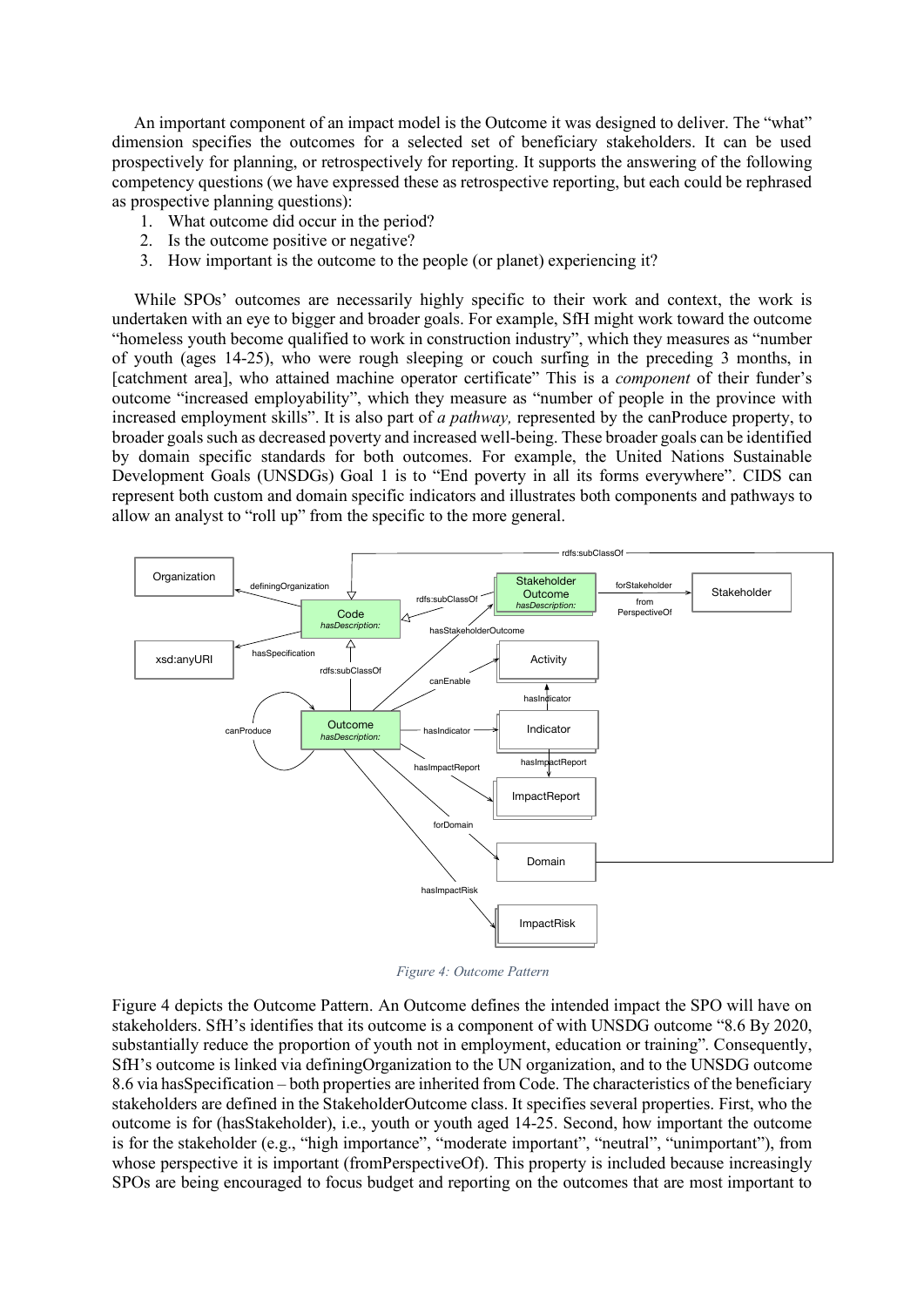those who are affected, rather than those that are most important to funders. Third, if the intended stakeholder is underserved. This property is used to help distinguish between social-purpose and not social-purpose businesses<sup>6</sup>. Fouth, the intended impact. This sets a target against which results can be compared. As StakeholderOutcome is specialized to a specific Stakeholder, a more specific outcome and set of indicators can be defined and used to measure the impact (hasIndicator), and the report of actual impact (hasImpactReport).

#### **3.3. Who: Stakeholder Pattern**

The beneficiary of an outcome is a Stakeholder. A Stakeholder is a person or organization. It can be either a beneficiary of an SPO's services or a contributor, e.g., goods, funding, expertise. There is a myriad of characteristics that SPOs might use to identify the beneficiary stakeholder. There are characteristics that the stakeholder must have (i.e., requirements) to be eligible for their services. There are also characteristics that the organization might track to learn more about which people are accessing the product or service. Common stakeholder characteristics are gender, age, race, income, geographic location, and disability. The specification of stakeholder characteristics is often domain dependent. For example, in the homeless domain, characteristics such as length (of time) and frequency of homelessness, and location of homelessness (e.g., street, shelter, friends home) are used to determine which services are relevant. Secondly, there often does not exist a single set of characteristics for a domain, but instead alternative sets of characteristics specific to an NGO, government organization, funder, etc. Competency questions include:

- Who experienced the outcome?
- Are all intended stakeholders benefiting? And benefitting equitably?
- How underserved are the affected stakeholders in the relation to the outcome?

Simply listing a set of properties, the approach taken by vocabularies such as  $FOAF<sup>7</sup>$  and Schema.org<sup>8</sup>, is insufficient for a number of reasons:

- 1. The possible set of properties associated with a Stakeholder is enormous when taking the union across domains and sources, leading to an overloading of the concept.
- 2. The plethora of properties across domains leads to ambiguous and overlapping interpretations.
- 3. The temporal aspect of a property is ignored, i.e., over what period of time is the property valid (see Katsumi  $& Fox (2019)$  for one possible approach to dealing with this).

4. The causal aspect of a property is ignored, i.e., what led to the Person having the property. Figure 5 depicts a graph of the Stakeholder pattern.



Stakeholder is a subclass of Person or Organization. The most important information about a stakeholder is their characteristics. In our example where the stakeholder is a youth, hasCharacteristic

<sup>7</sup> http://xmlns.com/foaf/spec/

<sup>&</sup>lt;sup>6</sup> The Impact Management Project refers to this as "C-Class" where C is for Contributing to solutions. More information available at https://impactmanagementproject.com/investor-impact-matrix/

<sup>8</sup> https://schema.org/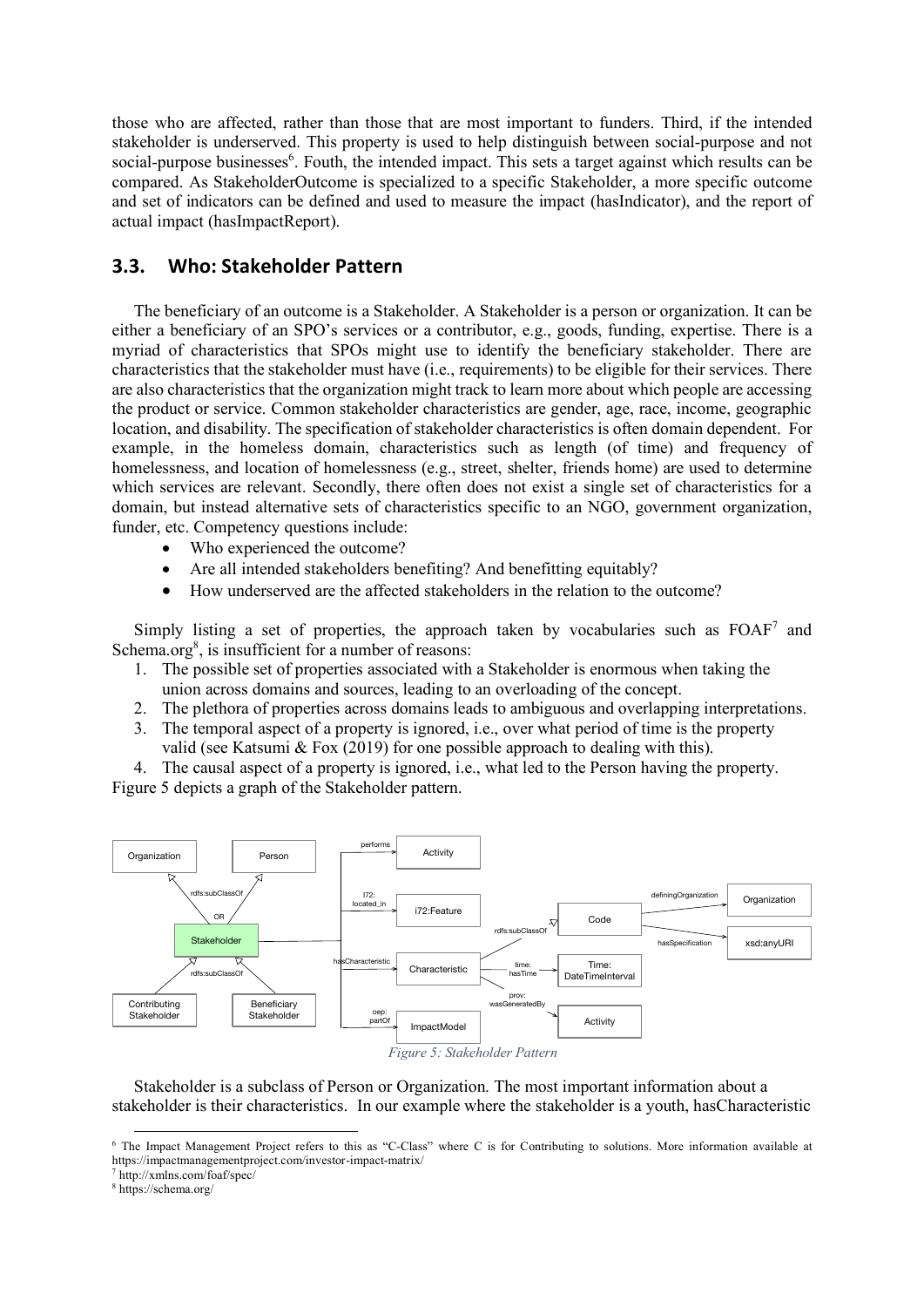would link to an instance of Characteristic that would specify the age range of the person. Other characteristics, such as type of homelessness, whether indigenous, etc., would also be specified by separate instances of Characteristic. Characteristic extends the Code class enabling the reuse of characteristics defined by other organizations.

## **3.4. How Much and Contribution: ImpactReport, Indicator, Counterfactual**

The How Much and Contribution dimensions address the competency questions:

- How much of the outcome is occurring across scale, depth and duration?
- Would this change likely have happened anyway?

How Much measures the degree of impact an SPO has on its stakeholders. Contribution compares the degree of impact against a baseline, represented as a Counterfactual. While the previous dimensions are used to both define an SPO's impact model and reported impact, these two dimensions are used only to report on the results of applying the impact model to stakeholders.

 Figure 6 depicts the Impact Report Pattern. There are three core classes: ImpactReport which records the impact the service has on stakeholders, Indicator which is used to measure the impact, and Counterfactual which is used to measure stakeholder impact in the absence of the service being provided. The ImpactReport records three types of impact in the following classes:

- 1. **ImpactScale**: measures the number of individuals who are affected by the SPO's outcome.
- 2. **ImpactDepth**: measures the degree of change experienced by the stakeholders compared to some baseline determined prior to the service being provided.
- 3. **ImpactDuration**: measures how long the stakeholder experiences the outcome.



*Figure 6: Impact Report Pattern*

ImpactReport reports on the effects on stakeholders experiencing a service provided by an SPO. In this case, it would report impact scale, depth and duration separately, where each includes the properties: **hasIndicator**: links to the Indicator used to measure the impact**; prov:**wasGeneratedBy: links to the activity that generated the impact value if an indicator is not specified**;** and **hasCounterfactual**: links to a Counterfactual which can be used to calculate what the impact on stakeholders would be if the stakeholders did not receive the service. The Counterfactual class specifies the spatial area over which the counterfactual was measured, the time interval, method of measurement and the value of the measurement.

In order to measure how much, a SPO specifies Indicators for each Outcome and StakeholderOutcome, that measure overall impact and stakeholder specific impact, respectively. The indicator for our example is "average number of skills each homeless youth attains." CIDS provides an indicator pattern for defining indicators based on the Global City Indicator Foundation Ontology (Fox,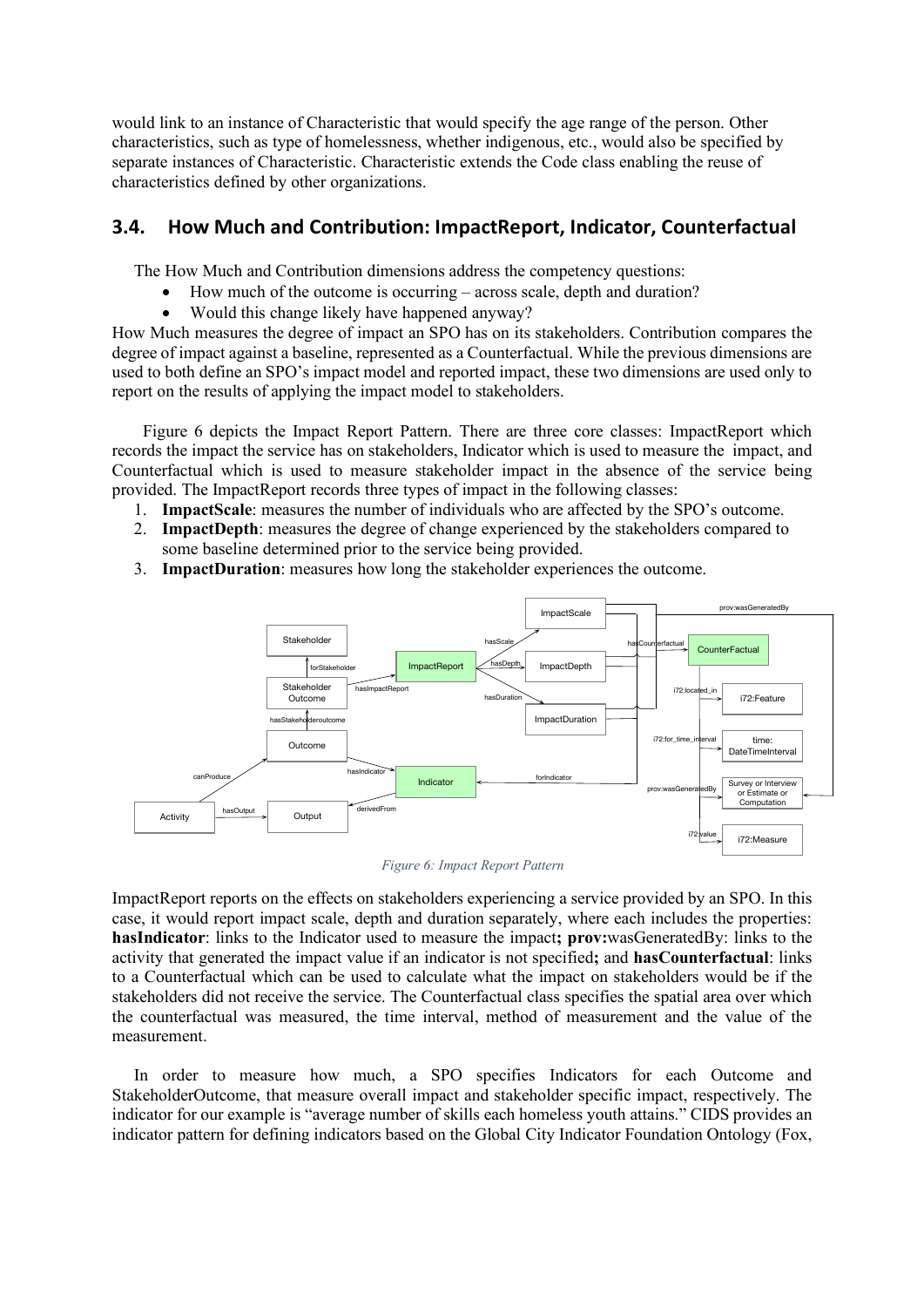2013; 2015)<sup>9</sup>, which has been published as ISO/IEC technical standard 21972:2020. Figure 7 depicts a difference indicator pattern which is defined as having a taking the difference of two terms, each measuring a statistic (in the case size) of a Population. Membership in a population is defined by a class (Fox, 2018). In this example, the indicator takes the difference between the mean number of skills homeless youth have before and after participating in the SfH's service.



*Figure 7: Difference Indicator Pattern*

### **3.5. Risk: Risk Pattern**

Another component of Outcome is a set of Impact Risks. ImpactRisk "assesses the likelihood that impact will be different than expected, and that the difference will be material from the perspective of people or the planet who experience impact." ImpactRisk has nine subclasses that identify different types of risk $10$  each identified as "lowRisk", "mediumRisk", "highRisk"; hasConsequence, which identifies the degree of impact the risk could have on the stakeholders and hasMitigation, which is string that specifies a mitigation plan or references a document. This risk pattern is useful when interpreting data. It provides insights into why reported impact (the depth, duration and scale) might be less than expected. It provides insights when comparing the impacts of two SPOs by identifying if the outcomes are similarly risky.

### **3.6. How: Program, Service and Activity Pattern**

The program/service pattern, depicted in Figure 2, is motivated by the Canadian Government Reference Model (CGRM) (Wiseman, 2015): A program defines a set of services that focus on a shared set of Outcomes. For example, a "poverty reduction program" can be made up of a set of Services such as mobiles services that provides food and clothing to those that live on the street, and a training service that provides basic skills for those living on the street. A Program has the following object properties: hasService which identifies the Services that make up the Program; hasOutcome which identifies the Outcomes that the program is to achieve; hasContributingStakeholder which identifies the stakeholders that contribute to the Program; hasBeneficialStakeholder which identifies the stakeholders that benefit from the Program; hasInput which identifies the Inputs to the Program; and hasOutput: which identifies the Outputs of the Program.

 <sup>9</sup> http://ontology.eil.utoronto.ca/GCI/Foundation/GCI-Foundation-v2.owl

<sup>&</sup>lt;sup>10</sup> See: https://impactmanagementproject.com/impact-management/impact-management-norms/risk/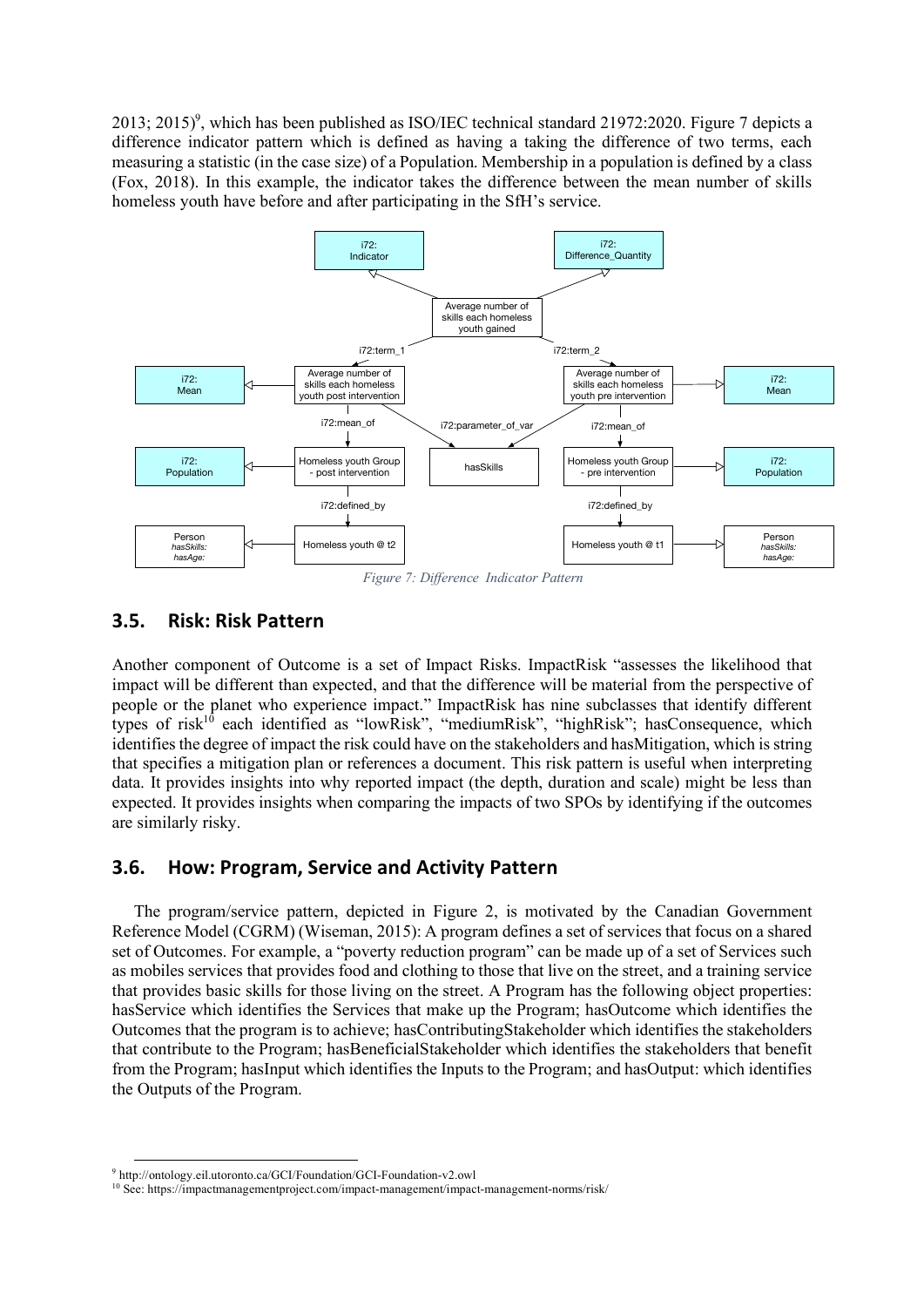A Program has one or more Services which specify the activities that deliver the service. A Service has the following properties: act:hasSubActivity which identifies the Activities that make that comprise the Service; hasInput which identifies the Inputs to the Service; hasOutput which identifies the Outputs of the Service; hasOutcome which identifies the Outcomes that are specific to the Service; hasContributingStakeholder which identifies the stakeholders that contribute to the Service; hasBeneficialStakeholder which identifies the stakeholders that benefit from the Service; beneficiarySizeStart: which identifies the number of beneficial stakeholders at the beginning of the service time interval; beneficiarySizeEnd which identifies the number of beneficial stakeholders at the end of the service time interval; and i72:for time interval which is the time interval over which the service is provided. The representation of Activities is based on the TOVE Enterprise Ontology (Fox, 1992; Fox & Gruninger, 1998), including its Activity Ontology (Fox, Chionglo & Fadel, 1993), revised in (Katsumi & Fox, 2017). This information is important for questions of replication and learning what works. Some SPOs may wish to replicate the work of high-impact programs. This pattern explains "*how*" the impact was achieved. The pattern can also be used by managers of SPOs to inform innovations and trials. The program can be implemented differently in different geographies, time periods or for different stakeholders. A SPO manager can learn how to achieve greater impact by linking different Program, Service and Activity patters with the associated outcomes.

#### **4. Evaluation**

The Common Impact Data Standard has been evaluated through expert consultation and two stages of validation.

Expert consultations were initiated at the outset of the project and remain ongoing. At key points in development subject area experts were invited to participate in weekly or monthly meetings to advise the development of a particular portion of the Common Impact Data Standard. In total, five subject area experts were involved. They have contributed expertise in impact measurement standards, indicator standards, charity evaluation, and impact measurement software. In addition, five presentations to Common Approach partners solicited feedback from potential users including grantmakers, impact investors, software providers, impact measurement consultants, and SPOs. Finally, two public events brought forward input from broad range of subject area experts. There was a public webinar (70 attended) hosted by the Common Approach and a presentation at Good Tech Fest (May 2020). The indepth work with experts produced many revisions to CIDS v1 and v1.1. The user feedback and broader expert consultations reinforced both need and usefulness of such a standard, and the importance of using impact measurement software as an interface between the Common Impact Data Standard and those who that might use it. The ontology is too technical for the SPOs and their funders.

CIDS v1.1 has been through two stages of validation. The first stage sought to validate the flexibility of CIDS v1.1. We tested if CIDS v1.1 could be used to represent different accounts of impact. The research team built a sample of SPOs from our prior research for which we had impact data. From this sample, we selected one SPO that used a Logic Model and one that used an Outcomes Chain. We then represented each Impact Model using CIDS v1.1. The test demonstrates that CIDS V1.1 successfully represents both the Logic Model (Figure 8) and the Outcome Chain (Figure 9). These figures depict only a portion of the graphs.

The second stage sought to validate the completeness of CIDS v1.1. We tested if CIDS v1.1 could represent the entirety of an SPO impact report. From May-July 2021, we conducted a qualitative content analysis on the impact reports of 8 SPOs. (full details of method forthcoming). Each impact report was imported in NVivo coded in three broad categories. The code "CIDSV1.1" (which included a subcode for each class and property) as used to identify impact data in the report that could be represented by CIDS V1.1. The code "CIDS2" was used to identify impact data in the report that could not be represented by CIDS V1.1. The Code "Other" was used to identify report content that did not pertain to impact (subcodes include, repetition, heading, navigation, supplemental). A research assistant coded every word in each report. Results of the preliminary analysis show that CIDS V1.1 is able to represent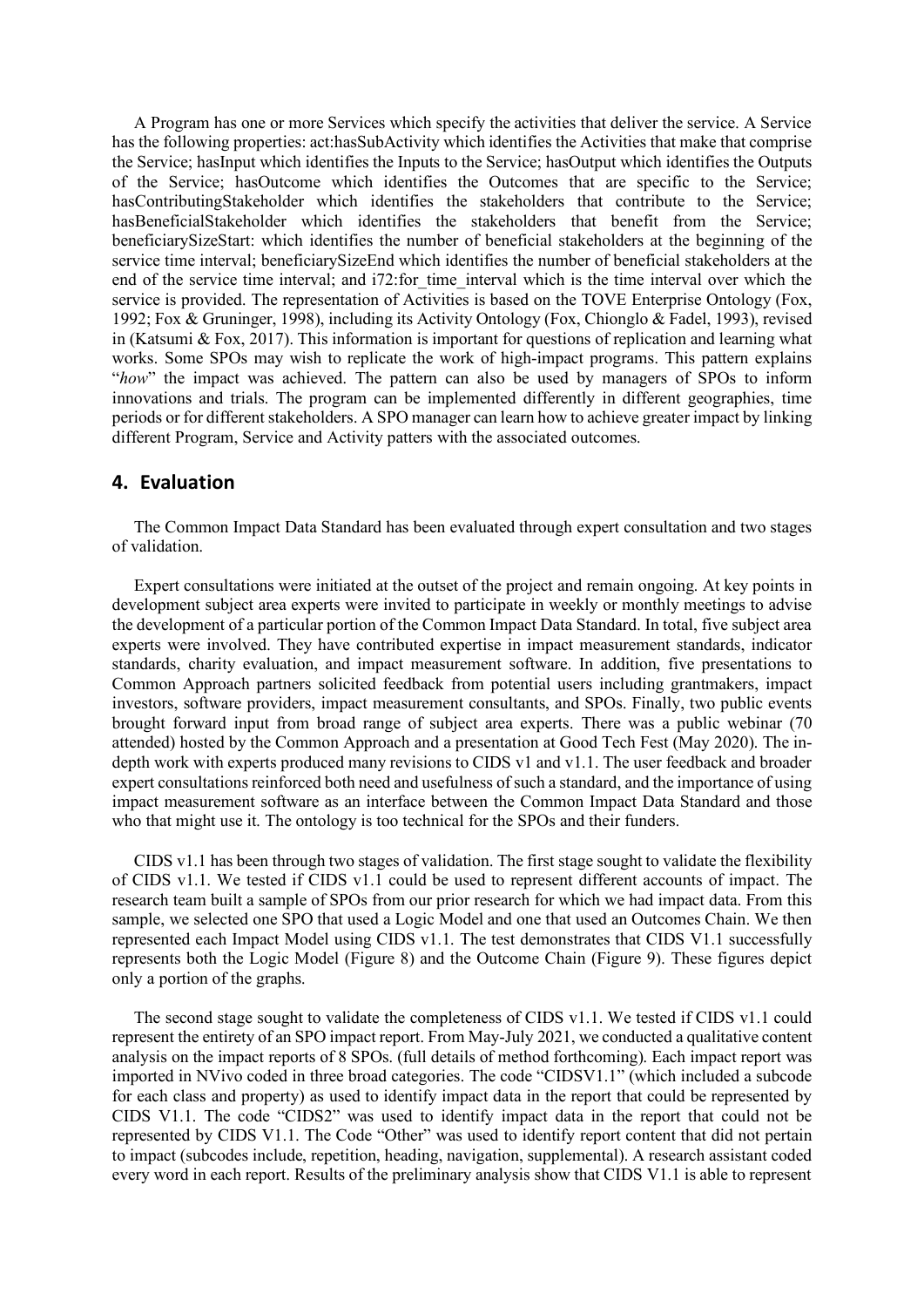most all of the impact of these organization (725 instances), however there are impact areas not supported by CIDS V1.1 that will be added to CIDS2. These include a representation of the need the SPO addresses (21 instances) and examples of impact, such as testimonials and stories that illustrate an outcome (50 instances).



*Figure 9: Our House Outcome Chain*

# **5. Deployment**

The Common Impact Data Standard is used by impact management and grant management software. We call this alignment. There are three levels of alignment: Basic, Essential and Full. A detailed statement of the alignment criteria are available online. Three software vendors have aligned or have signed a document committing them to align.

- Sametrica<sup>11</sup> has committed to a timeline align at the full tier. Sametrica has implemented most of the classes and properties.
- $RIDDL<sup>12</sup>$  has committed to a timeline to align at the Essential tier. Many classes and properties are already implemented.
- $\text{Helpseeker}^{13}$  is incorporating CIDS as part of its Compass social services sector platform data model. The Compass project is funded by the Canada's Digital Technology Supercluster.

 <sup>11</sup> https://sametri.ca/

<sup>12</sup> https://riddl.ca/

<sup>13</sup> https://helpseeker.org/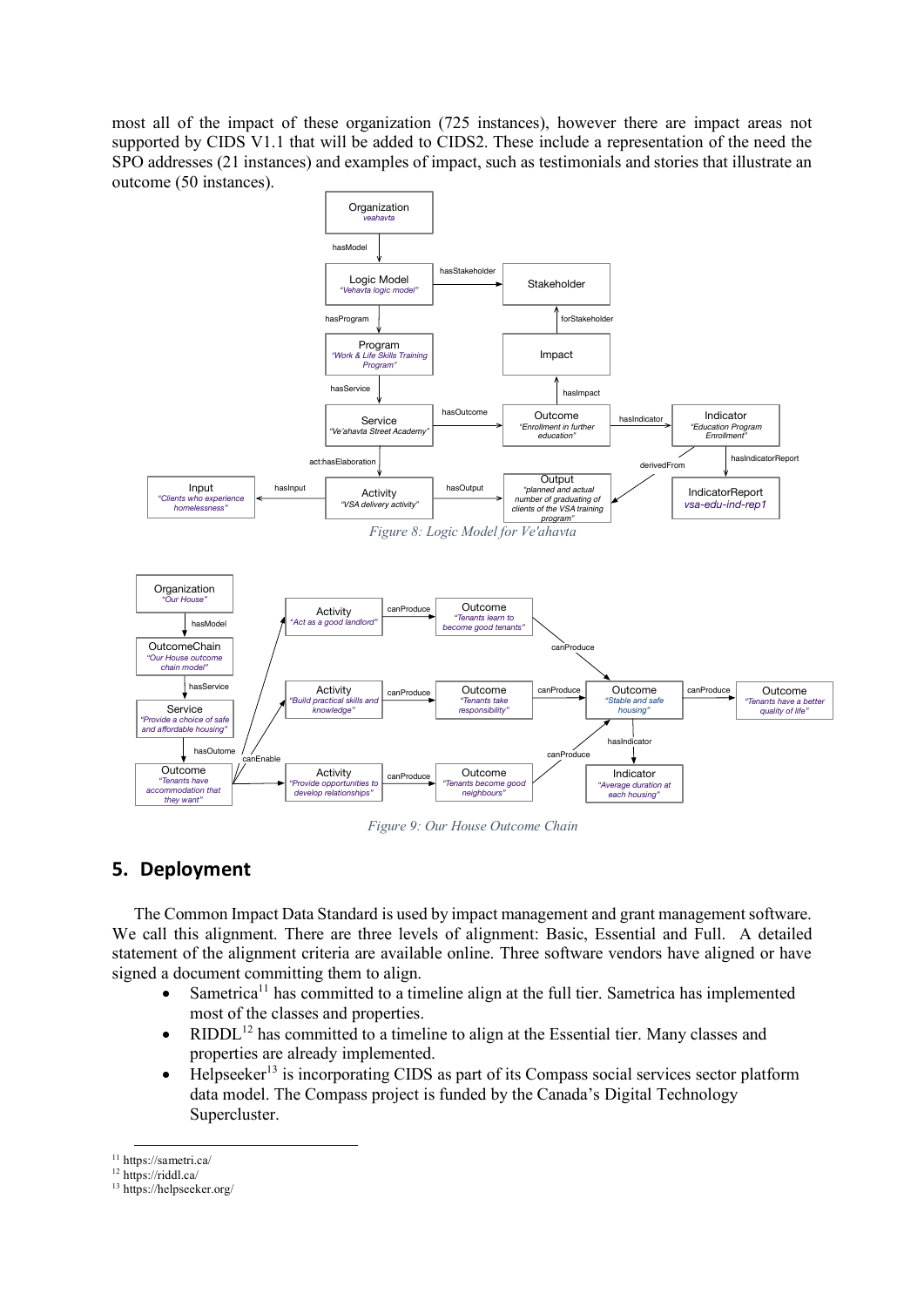The Common Impact Data Standard is also be used by social purpose organization, grantmakers and investors. We call this adoption<sup>14</sup>. One way that SPOs adopt is by using an aligned software. There are over 200 SPOs using the data standard through the aligned software. Another way that SPOs adopt is by creating their own databases using the properties and classes in CIDS. For example, an impact investor has used The Common Impact Data Standard to build a knowledge graph of their portfolio of investments. The knowledge graph, supported by the Common Impact Data Standard, allows a representation of the impact investor's impact portfolio that would not be possible<sup>15</sup> using traditional impact reporting practices (pdfs and excel sheets).

### **6. Conclusion**

Just as the development of the SCOR reference model for Supply Chain Management (Stewart, 1997) has been transformational to the supply chain industry, the development of an ontology for impact modelling has the potential to be transformational to the Environment, Social and Governance sectors. The nature in which it is transformational is manifold:

- 1. It provides structure for how to think about modeling and measuring impact, e.g., making explicit both the expected outcomes, risks and how their achievement is to be measured, an area that has been historically qualitative;
- 2. It provides precise definitions of terminology thereby reducing the ambiguity of interpretation, and supporting the emergence of domain specific standards;
- 3. It fosters interoperability, i.e., the ability to understand and merge information available from datasets spread across social purpose organizations, their networks and their investors and grantmakers;
- 4. It makes possible the benchmarking of SPO performance, thereby making it possible to identify best practices and for SPOs to learn from each other;
- 5. It makes it possible for grantmakers to aggregate data across portfolios of investments; and
- 6. It makes the components of impact interpretable by a computer so that open source software and other technologies developed for big data can be applied to analyze and interpret the data collected and generated by social purpose organizations, including automating the detection of inconsistencies in data, as well as the causes of the observed variations.

Work continues on the development of the next version of CIDS, in particular an ontology of stakeholder needs. Secondly a repository is being developed to support sector wide analysis.

#### **7. Acknowledgements**

This research was supported, in part, by the and the Ministry of Employment and Social Development Canada, the Ontario Ministry of Economic Development & Growth, and the Natural Science and Engineering Research Council Canada. We wish to thank the contributions made by Tawfiq Abdulai, Anshula Chowdhury, Bart Gajderowicz, James Hicks, Daniela Rosu and Jane Zhang to the design of CIDS.

#### **8. References**

Allen, W.H. (1906), "Hospital Efficiency", *American Journal of Sociology*, Vol. 12 No. 3, pp. 298– 318.

 <sup>14</sup> https://www.commonapproach.org/common-impact-data-standard/

<sup>15</sup> https://www.commonapproach.org/wp-content/uploads/2021/03/Common-Impact-Data-Standard-V1.1-Alignment-Tiers-by-class-andproperty.pdf